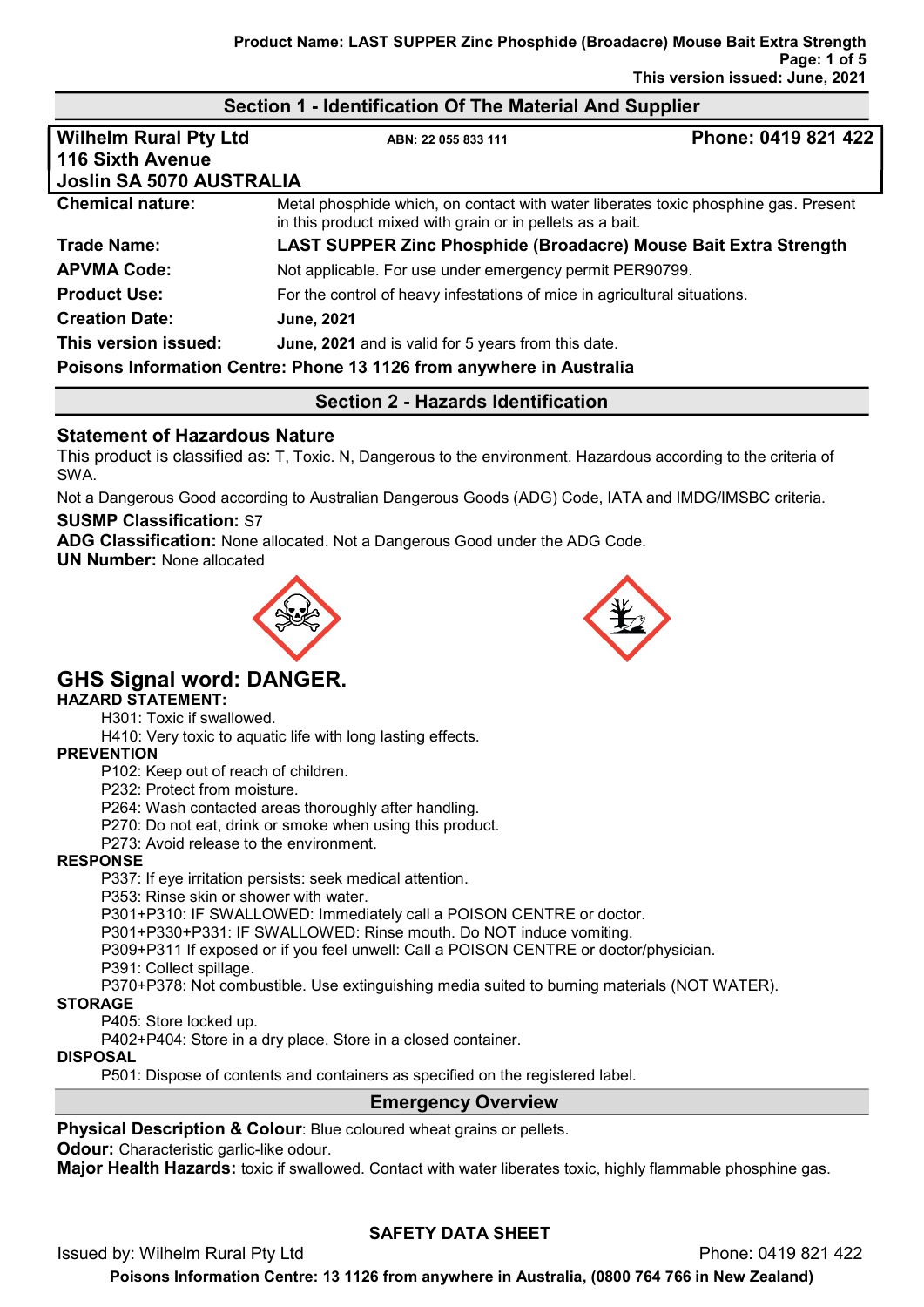| <b>Section 3 - Composition/Information On Ingredients</b> |               |           |                                |         |
|-----------------------------------------------------------|---------------|-----------|--------------------------------|---------|
| Ingredients                                               | <b>CAS No</b> | $Conc1$ % | TWA $(mg/m^3)$ STEL $(mg/m^3)$ |         |
| Zinc phosphide *                                          | 1314-84-7     | 50q/kg    | not set                        | not set |
| Other non hazardous ingredients                           | secret        | to 100    | not set                        | not set |
| Phosphine *                                               |               |           | 0.42                           | 1.4     |

\* In the presence of water, water solutions or moist air, zinc phosphide forms toxic and flammable phosphine gas.

This is a commercial product whose exact ratio of components may vary slightly. Minor quantities of other non hazardous ingredients are also possible.

The SWA TWA exposure value is the average airborne concentration of a particular substance when calculated over a normal 8 hour working day for a 5 day working week. The STEL (Short Term Exposure Limit) is an exposure value that may be equalled (but should not be exceeded) for no longer than 15 minutes and should not be repeated more than 4 times per day. There should be at least 60 minutes between successive exposures at the STEL. The term "peak "is used when the TWA limit, because of the rapid action of the substance, should never be exceeded, even briefly.

#### Section 4 - First Aid Measures

#### General Information:

You should call The Poisons Information Centre if you feel that you may have been poisoned, burned or irritated by this product. The number is 13 1126 from anywhere in Australia (0800 764 766 in New Zealand) and is available at all times. Have this SDS with you when you call.

Inhalation: If inhalation has occurred, and poisoning has occurred, seek medical advice.

Skin Contact: Gently brush away excess particles. Wash gently and thoroughly with water (use non-abrasive soap if necessary) for 5 minutes or until product is removed.

Eye Contact: Quickly and gently brush particles from eyes. No effects expected. If irritation does occur, flush contaminated eye(s) with lukewarm, gently flowing water for 5 minutes or until the product is removed. Obtain medical advice if irritation becomes painful or lasts more than a few minutes. Take special care if exposed person is wearing contact lenses.

Ingestion: If swallowed, take patient to a well ventilated area to minimise chances of build-up of phosphine gas. Do NOT induce vomiting; rinse mouth thoroughly with water and contact a Poisons Information Centre, or call a doctor at once. Give activated charcoal if instructed.

#### Section 5 - Fire Fighting Measures

**Fire and Explosion Hazards**: The major hazard in fires is usually inhalation of heated and toxic or oxygen deficient (or both), fire gases. There is no risk of an explosion from this product under normal circumstances if it is involved in a fire.

Fire decomposition products from this product may be toxic if inhaled. Take appropriate protective measures. Extinguishing Media: Suitable extinguishing media are carbon dioxide, dry chemical, foam. DO NOT use water. Fire Fighting: If a significant quantity of this product is involved in a fire, call the fire brigade.

| Flash point:                     | Combustible solid. |
|----------------------------------|--------------------|
| <b>Upper Flammability Limit:</b> | No data.           |
| <b>Lower Flammability Limit:</b> | No data.           |
| <b>Autoignition temperature:</b> | No data.           |
| <b>Flammability Class:</b>       | Combustible solid. |
|                                  |                    |

#### Section 6 - Accidental Release Measures

Accidental release: In the event of a major spill, prevent spillage from entering drains or water courses. Immediately call the Fire Brigade. Wear full protective chemically resistant clothing including eye/face protection, gauntlets and self contained breathing apparatus. See below under Personal Protection regarding Australian Standards relating to personal protective equipment. Suitable materials for protective clothing include rubber, PVC, Viton. Eye/face protective equipment should comprise as a minimum, protective goggles. If there is a significant chance that dusts are likely to build up in cleanup area, we recommend that you use a suitable Dust Mask. Use a P1 mask, designed for use against mechanically generated particles eg silica & asbestos.

Stop leak if safe to do so, and contain spill. Sweep up and shovel or collect recoverable product into labelled containers for recycling or salvage, and dispose of promptly. Consider vacuuming if appropriate. Recycle containers wherever possible after careful cleaning. Refer to product label for specific instructions. After mechanically cleaning spills, wash area from a safe distance preventing runoff from entering drains. Evacuate area of spill before washing and do not return if odour of garlic is apparent as this signals the presence of phosphine gas. If a significant quantity of material enters drains, advise emergency services. Full details regarding disposal of used containers, spillage and unused material may be found on the label. If there is any conflict between this SDS and the label, instructions on the

#### SAFETY DATA SHEET

Issued by: Wilhelm Rural Pty Ltd Phone: 0419 821 422 Poisons Information Centre: 13 1126 from anywhere in Australia, (0800 764 766 in New Zealand)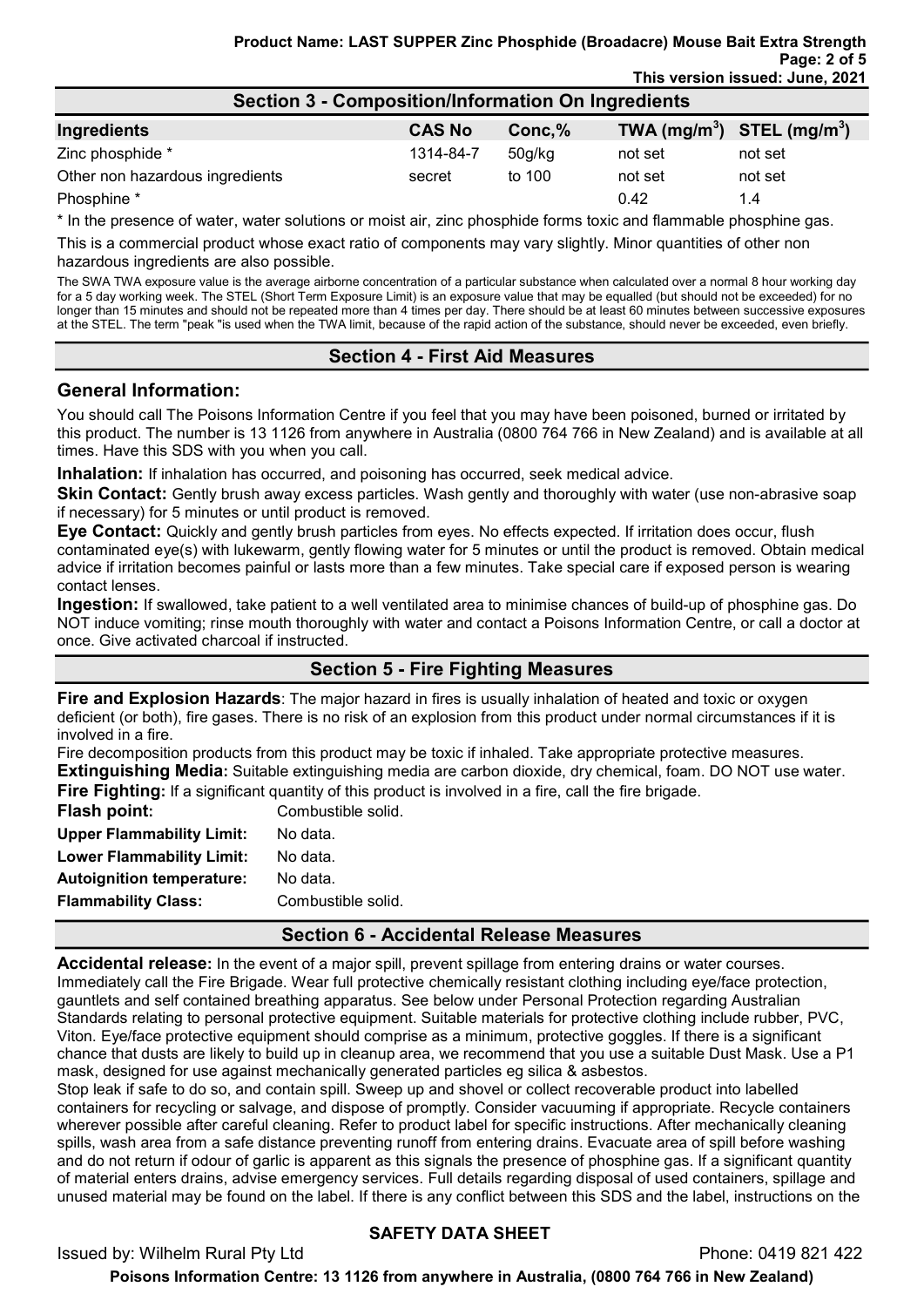#### Product Name: LAST SUPPER Zinc Phosphide (Broadacre) Mouse Bait Extra Strength Page: 3 of 5 This version issued: June, 2021

label prevail. Ensure legality of disposal by consulting regulations prior to disposal. Thoroughly launder protective clothing before storage or re-use. Advise laundry of nature of contamination when sending contaminated clothing to laundry.

## Section 7 - Handling And Storage

Handling: Keep exposure to this product to a minimum, and minimise the quantities kept in work areas. Check Section 8 of this SDS for details of personal protective measures, and make sure that those measures are followed. The measures detailed below under "Storage" should be followed during handling in order to minimise risks to persons using the product in the workplace. Also, avoid contact or contamination of product with incompatible materials listed in Section 10.

Storage: This product is a Scheduled Poison. Observe all relevant regulations regarding sale, transport and storage of this schedule of poison. The contents of each container should be used within 3 months of opening. Store in closed original container, in a dry, cool, well-ventilated area out of direct sunlight. Store in a locked room away from children, animals, food, feedstuffs, seed and fertilisers. Store away from acids, water and any source of heat or ignition. Check packaging - there may be further storage instructions on the label.

## Section 8 - Exposure Controls And Personal Protection

The following Australian Standards will provide general advice regarding safety clothing and equipment:

Respiratory equipment: AS/NZS 1715, Protective Gloves: AS 2161, Occupational Protective Clothing: AS/NZS 4501 set 2008, Industrial Eye Protection: AS1336 and AS/NZS 1337, Occupational Protective Footwear: AS/NZS2210.

| <b>SWA Exposure Limits</b> | TWA (mg/m <sup>3</sup> ) | STEL (mg/m <sup>3</sup> ) |
|----------------------------|--------------------------|---------------------------|
| Phosphine gas              | 0.42                     |                           |

No special equipment is usually needed when occasionally handling small quantities. The following instructions are for bulk handling or where regular exposure in an occupational setting occurs without proper containment systems. Ventilation: This product should only be used in a well ventilated area. If natural ventilation is inadequate, use of a fan is suggested.

**Eye Protection:** Eye protection such as protective glasses or goggles is recommended when this product is being used.

**Skin Protection:** You should avoid contact even with mild skin irritants. Therefore you should wear suitable impervious elbow-length gloves and facial protection when handling this product. See below for suitable material types.

**Protective Material Types:** We suggest that protective clothing be made from the following materials: rubber, PVC, Viton.

**Respirator:** When opening the container and using baits, wear a full face respirator with combined dust and gas cartridge or supplied air respirator.

Safety deluge showers should, if practical, be provided near to where this product is being handled commercially.

## Section 9 - Physical And Chemical Properties:

| <b>Physical Description &amp; colour:</b> | Blue coloured wheat grains or pellets.                        |
|-------------------------------------------|---------------------------------------------------------------|
| Odour:                                    | Characteristic garlic-like odour.                             |
| <b>Boiling Point:</b>                     | Not applicable.                                               |
| <b>Freezing/Melting Point:</b>            | Decomposes before melting.                                    |
| <b>Volatiles:</b>                         | Nil at $100^{\circ}$ C.                                       |
| <b>Vapour Pressure:</b>                   | Nil at normal ambient temperatures.                           |
| <b>Vapour Density:</b>                    | Not applicable.                                               |
| <b>Specific Gravity:</b>                  | No data.                                                      |
| <b>Water Solubility:</b>                  | Reacts with water to liberate toxic, flammable phosphine gas. |
| pH:                                       | No data.                                                      |
| <b>Volatility:</b>                        | Nil at normal ambient temperatures.                           |
| <b>Odour Threshold:</b>                   | No data.                                                      |
| <b>Evaporation Rate:</b>                  | Not applicable.                                               |
| <b>Coeff Oil/water Distribution:</b>      | No data                                                       |
| <b>Viscosity:</b>                         | Not applicable.                                               |
| <b>Autoignition temp:</b>                 | No data.                                                      |

## Section 10 - Stability And Reactivity

Reactivity: This product is unlikely to react or decompose under normal storage conditions. However, if you have any doubts, contact the supplier for advice on shelf life properties.

## SAFETY DATA SHEET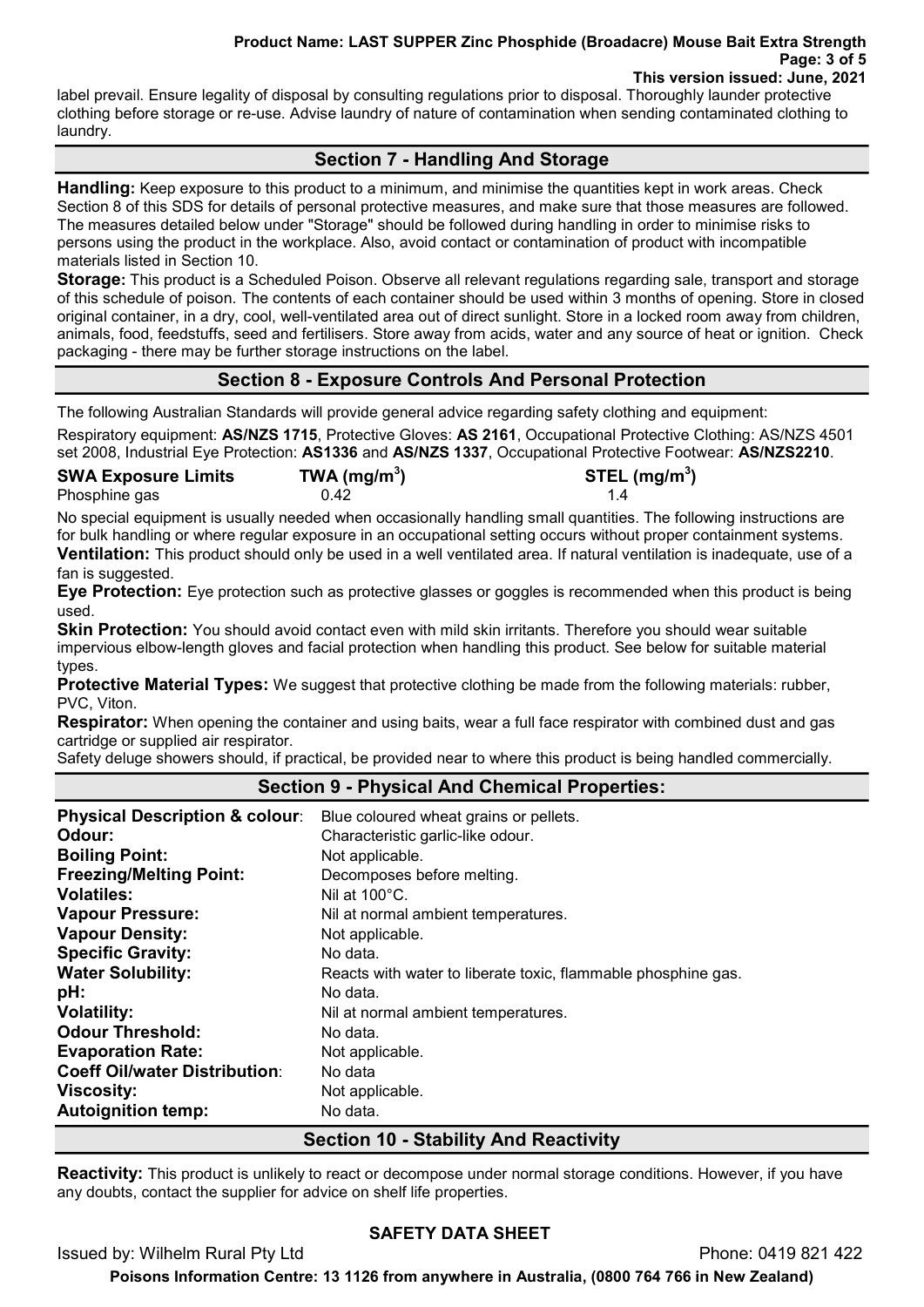Conditions to Avoid: Keep containers tightly closed. Containers should be kept dry. Keep containers and surrounding areas well ventilated.

Incompatibilities: water, acids, any other substance containing water or acids will react with product to generate phosphine gas.

Fire Decomposition: No specific data. Based on composition of proteins and fats, the following might be expected: Carbon dioxide, and if combustion is incomplete, carbon monoxide and smoke. Nitrogen and its compounds, and under some circumstances, oxides of nitrogen. Oxides of sulfur (sulfur dioxide is a respiratory hazard) and other sulfur compounds; also water. Carbon monoxide poisoning produces headache, weakness, nausea, dizziness, confusion, dimness of vision, disturbance of judgment, and unconsciousness followed by coma and death. Polymerisation: This product will not undergo polymerisation reactions.

## Section 11 - Toxicological Information

# Local Effects:

**Target Organs:** There is no data to hand indicating any particular target organs.

In the presence of water or moist air, phosphine, which is a very toxic and flammable gas, is slowly generated. The chief effects are central nervous system depression and lung irritation. Inhalation can cause coma and may lead to death within 48 hours.

Phosphine generated in the gastrointestinal tract is readily absorbed in to the bloodstream, and it is readily absorbed through the lung epithelium. The rodent 4-hour inhalation  $LC_{50}$  for phosphine gas (the product of phosphide reaction with water) is widely reported as 15 mg/m $^3$  (15 µg/L, or approximately 10.7 ppm). Recent study indicates that the rodent 4-hour inhalation LC $_{50}$  may exceed 15 mg/m $^3$ .

Zinc phosphide and phosphine is not carcinogenic or mutagenic and does not bioaccumulate.

#### Classification Of Hazardous Ingredients

| Ingredient     |  |
|----------------|--|
| Zinc Phosphide |  |
| Phosphine      |  |

**Risk Phrases** >=1%Conc<7%: T; R25 Conc $\ge$ =10%: T+; R26, R34 >=7%Conc<10%: T+; R26; R36/38 >=5%Conc<7%: T; R23; R36/38 >=1%Conc<5%: T; R23 >=0.1%Conc<1%: Xn; R20

## Potential Health Effects

In the presence of water or moist air, phosphine, which is a very toxic and flammable gas, is slowly generated. The chief effects are central nervous system depression and lung irritation. Inhalation can cause coma and may lead to death within 48 hours.

Phosphine generated in the gastrointestinal tract is readily absorbed in to the bloodstream, and it is readily absorbed through the lung epithelium. The rodent 4-hour inhalation  $LC_{50}$  for phosphine gas (the product of phosphide reaction with water) is widely reported as 15 mg/m $^3$  (15 µg/L, or approximately 10.7 ppm). Recent study indicates that the rodent 4-hour inhalation LC $_{50}$  may exceed 15 mg/m $^3$ .

## Inhalation:

Short Term Exposure: In the presence of water, this product liberates toxic phosphine gas. Long Term Exposure: No data for health effects associated with long term inhalation.

## Skin Contact:

**Short Term Exposure:** Contact with skin moisture may liberate toxic phosphine gas.

Long Term Exposure: No data for health effects associated with long term skin exposure.

## Eye Contact:

Short Term Exposure: This product may be irritating to eyes, but is unlikely to cause anything more than mild transient discomfort.

Long Term Exposure: No data for health effects associated with long term eye exposure.

## Ingestion:

**Short Term Exposure:** Significant oral exposure is considered to be unlikely. Available data shows that this product is toxic as contact with moisture (as for example in the mouth) will liberate toxic phosphine gas. Long Term Exposure: No data for health effects associated with long term ingestion.

## Carcinogen Status:

SWA: No significant ingredient is classified as carcinogenic by SWA.

## SAFETY DATA SHEET

Issued by: Wilhelm Rural Pty Ltd **Phone: 0419 821 422** 

Poisons Information Centre: 13 1126 from anywhere in Australia, (0800 764 766 in New Zealand)